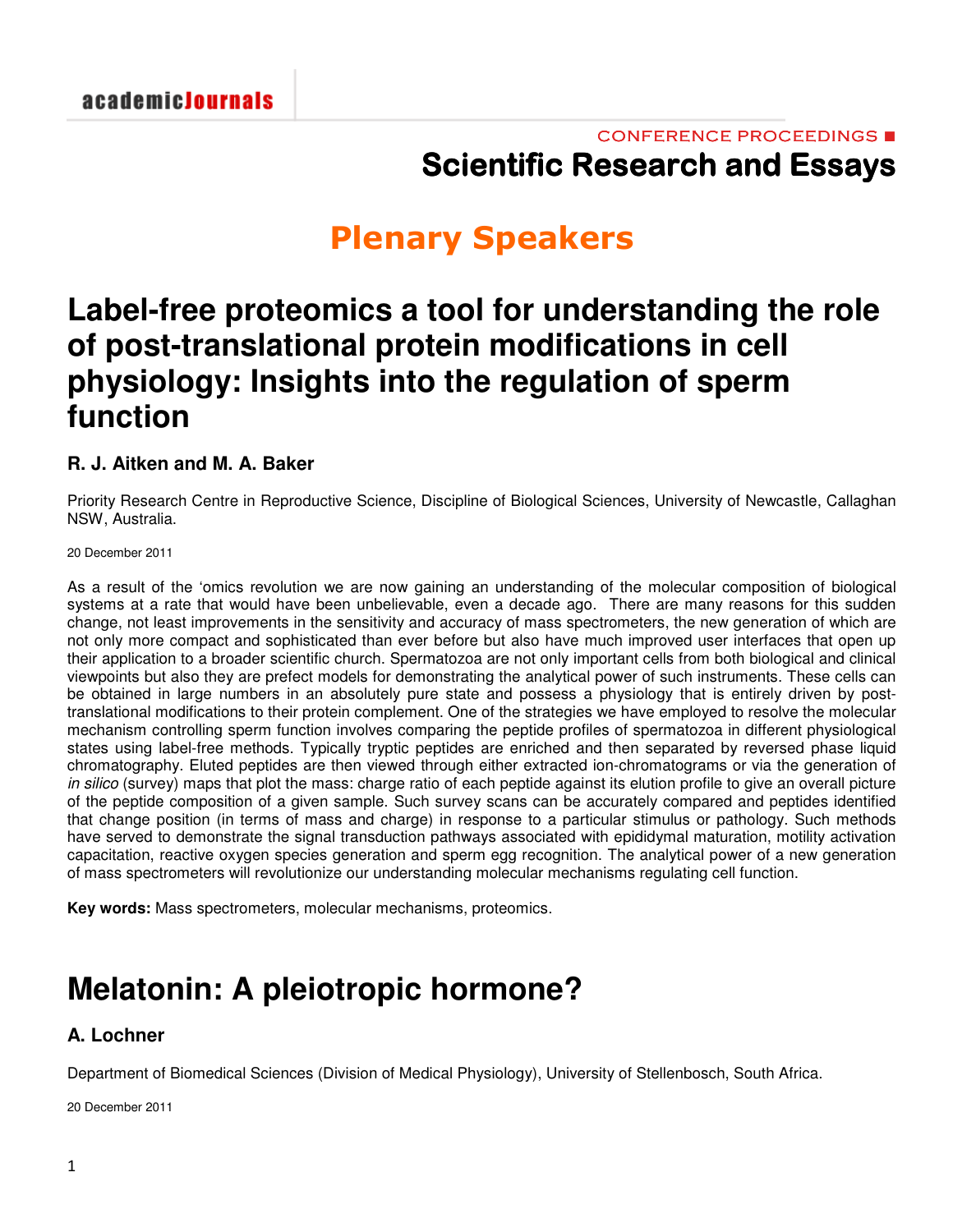## CONFERENCE PROCEEDINGS ■ **Scientific Research and Essays**

Melatonin (N-acetyl-5-methoxytryptamine) is synthesized mainly by the pineal gland and regulates mammalian circadian rhythms. It is a highly conserved molecule found in organisms from unicells to vertebrates. Melatonin is a potent free radical scavenger and an anti-oxidant and highly effective against oxidative stress. Melatonin is involved in many physiological systems including the cardiovascular system. Melatonin effectively protects the heart against ischaemiareperfusion damage, having both acute and long-term effects. Although these effects were initially attributed to its free radical scavenging abilities and anti-oxidant activity, recent evidence suggested a role for the melatonin receptor, since its beneficial effects are abolished by luzindole, a melatonin receptor blocker. In addition, melatonin has potent antiadrenergic actions, involving nitric oxide, guanylyl cyclase and PKC, which have been shown to participate in melatonininduced cardioprotection. Simultaneous administration of melatonin and inhibitors of nitric oxide synthase or guanylyl cyclase abolished cardioprotection. Recent studies showed that melatonin also protected mitochondrial integrity and functional capacity by virtue of its free radical scavenging actions and it was suggested that it may directly interact with the mitochondrial permeability transition pore, keeping it in a closed confirmation. There is continued interest in discovering new cardioprotective agents of high potency and low toxicity. Melatonin fulfills most of these criteria but all studies thus far have been done on animals and only one clinical trial is currently in progress where melatonin is used as an adjunct in patients with acute myocardial infarction undergoing angioplasty. Clearly the outcome of such a study may play a pivotal role in the decision to use melatonin in patients with ischaemic heart disease or to use the drug prophylactically.

**Key words:** Melatonin, pleiotropic, hormone, cellular functions.

# **Why medical physiologists need to know (some) comparative physiology**

### **D. Mitchell 1 and S. Maloney 1, 2**

<sup>1</sup>Brain Function Research Group, School of Physiology, University of the Witwatersrand, Johannesburg, South Africa. 2 Physiology, University of Western Australia, Perth, Australia.

#### 20 December 2011

Medical physiologists may be tempted to assume that what is normal physiology for humans is normal physiology for other mammals, and the converse. The limits of human function are not the limits of physiological capacity; knowledge of function in other animals reveals the potential scope of human function. Knowledge of function in other animals also allows identification of appropriate (and inappropriate) animal models for exploring human function in circumstances in which human experimentation would be unethical. Knowledge of the physiological differences between humans and other animals helps prevent the potentially-catastrophic extrapolation of observed responses in other animals to humans, and avoidance in future of events like the TGN1412 disaster at Northwick Park, UK.

**Key words:** Comparative physiology, animal models.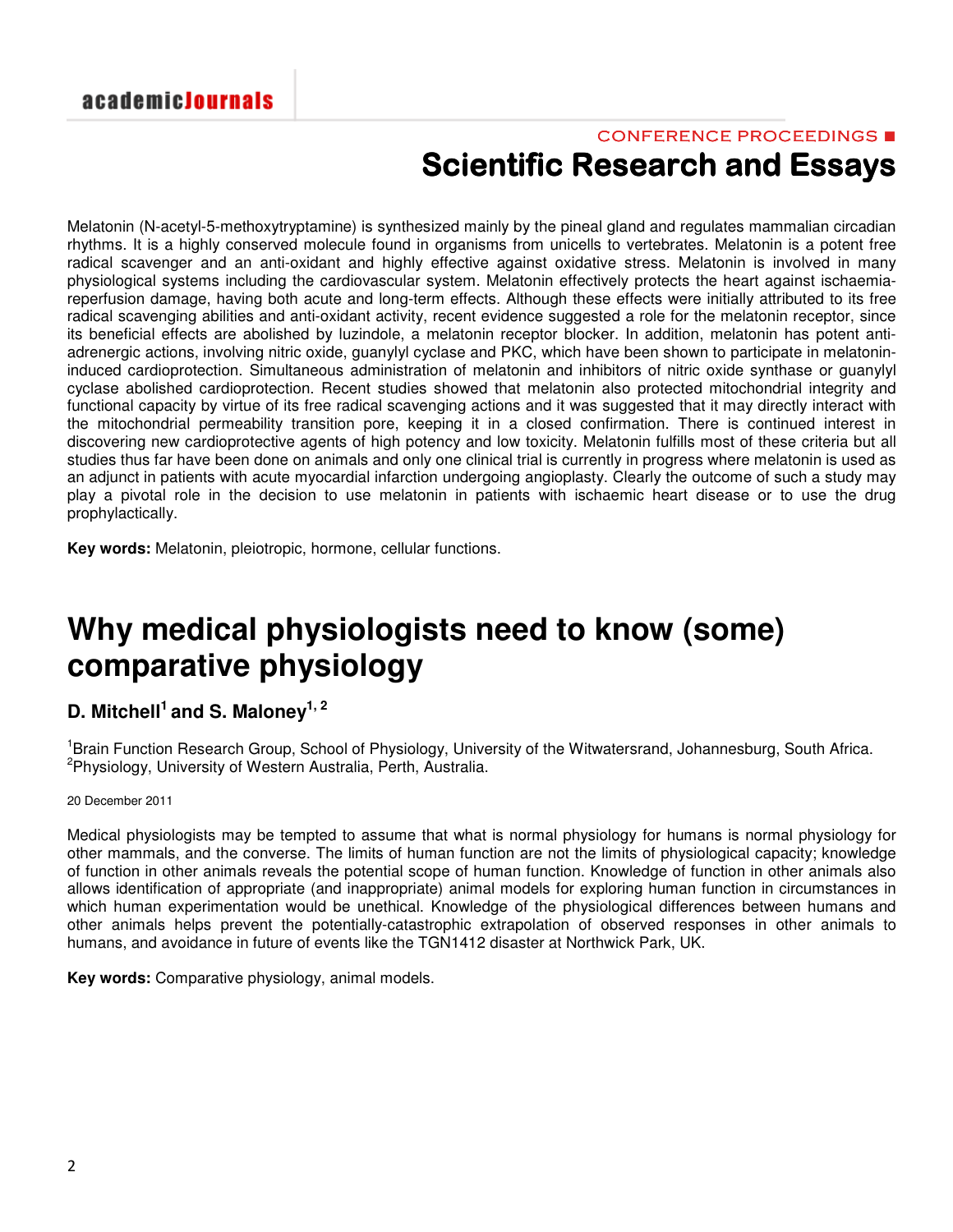## **Ninety percent of cancers are caused by environmental factors of which most are chemicals**

### **C. Albrecht**

The Cancer Association of South Africa.

20 December 2011

Cancers are due to permanent or semi-permanent disruption of gene control. The repertoire of genes involved in cancer have been defined to a large extent and involve processes such as mitosis, apoptosis, angiogenesis, aerobic glycolysis, DNA-repair and metastasis. Permanent disruption is caused by covalent, nucleotide sequence changes while semipermanent, epigenetic changes, do not involve sequence alteration in the DNA but rather methylation of DNA and structural changes in histones. These changes can be reversed but nevertheless play a carcinogenetic role. More epigenetic changes have been found in cancer cells than classical mutations suggesting that there could be far more carcinogens than suspected. In order to formulate preventive strategies, we ask what percentage of human cancers is caused by environmental chemicals. We propose as much as 60% which is higher than international consensus. There is general consensus that smoking causes 30% of cancers and that cigarette smoke contains at least 30 different carcinogens of which the worst is benz{a}pyrene. Ethanol has also been shown to cause 10% of cancers. We believe that the remaining 20% of the 60% is due to carcinogenic and epicarcinogenic effect of ensembles of man-made molecules, especially hormone disrupters like BPA (found in polycarbonate baby bottles). We also suspect that these molecules which are "in the face" of the public could also be involved in breast and prostate cancers, which make up 20% of all cancers world-wide. Results from the US show up to 200 man-made chemicals in the average American's blood. Nobody knows the harm these chemicals could be doing, especially during embryogenesis. We believe cancer prevention also involves science-based legislation for better control of cancer causing molecules in the immediate environment of millions of people. South Africa is taking a lead with legislation against trans fats and BPA in baby bottles. The role of CANSA in furthering research into environmental chemicals that may cause cancer, such as uranium in drinking water, acrylamide in crisps, plasticisers, trans fats and the ratio of omega-6/omega-3 fatty acids, will be discussed.

**Key words:** Cancer, environmental factors, CANSA.

# **The role of mitochondrial DNA in pluripotency and during differentiation**

### **J. St. John**

Centre for Reproduction and Development, Monash Institute of Medical Research, Australia.

20 December 2011

During oogenesis and preimplantation development, mitochondrial DNA (mtDNA) replication is strictly regulated so that, by the blastocyst stage, the inner cell mass cells, which have the potential to give rise to all cells of the body, possess fewer copies of mtDNA than the trophectodermal cells. The inner cell mass cells also give rise to embryonic stem cells and, in their undifferentiated state, they possess significantly fewer copies and maintain immature mitochondria. This continual reduction results in the establishment of the 'mtDNA-set point' from which all pluripotent embryonic stem cells